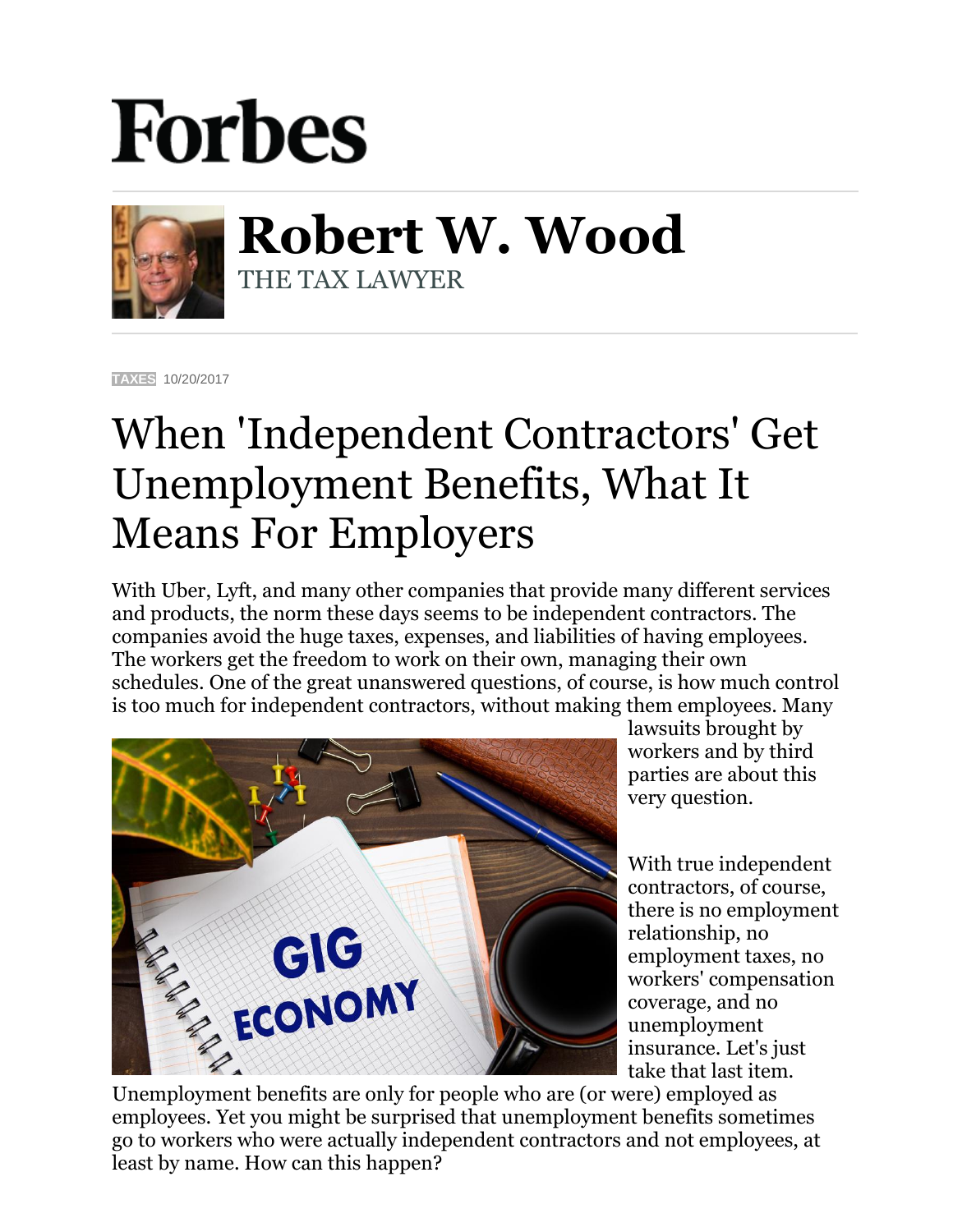A terminated independent contractor applies for unemployment benefits. The company that previously paid the independent contractor may not contest the claim. Even if the company contests the claim, the unemployment authority in question may rule in the worker's favor awarding the benefits. After all, the lines can blur between independent contractors and employees. Assume that the employer has a written agreement agreeing to independent contractor status. Even so, the agency can rule for the worker. The reclassification to employeremployee might be effective only for unemployment purposes. But that's all it takes for the worker to get unemployment benefits.

Some employers flatly abuse the "independent contractor" label. Recharacterizing the worker is plainly appropriate in some cases. But some unemployment benefits are paid to people who truly were independent contractors and who probably should not be recharacterized in this way. How do you tell if someone is an employee regardless of what they may be called? It's not easy. The IRS factors are widely used and based on common law determinations of control. Most unemployment tests are much more weighted in favor of finding employee status. In fact, there are many different tests in play, and that can be confusing.

The risk to companies from these characterization questions can be significant. In some cases, there can even be criminal liability. For employers who have other workers in the same "independent contractor" category as the worker claiming benefits, even a simple unemployment claim can be the first domino to fall that may trigger others. Agencies exchange information, and one dispute often leads to others.

A very small dollar amount of unemployment benefits can end up leading to massive other liabilities. The status of a worker as an independent contractor or an employee is important for federal income and employment taxes (think IRS and Social Security Administration). It also affects state income and employment taxes. Then there's the U.S. Department of Labor and the state counterpart agencies. Many states have Departments of Industrial Relations, OSHA agencies, and more.

Then, there are also pension and fringe benefit issues, involving both governmental agencies (many are jointly administered by the IRS and the Department of Labor), private parties and insurance companies. Another big category is workers' compensation benefits. Despite the generic "worker" name, workers' compensation benefits almost invariably are only for employees, not for independent contractors. Characterization questions—is this injured worker *really* an independent contractor or an employee—occur all the time.

Civil liability (for accidents or injuries the worker might cause) can also be dramatically different. You generally are not liable for injuries your independent contractor causes while working for you. In contrast, for acts of your employees, you have full liability. The bottom line? If you're an employer and have